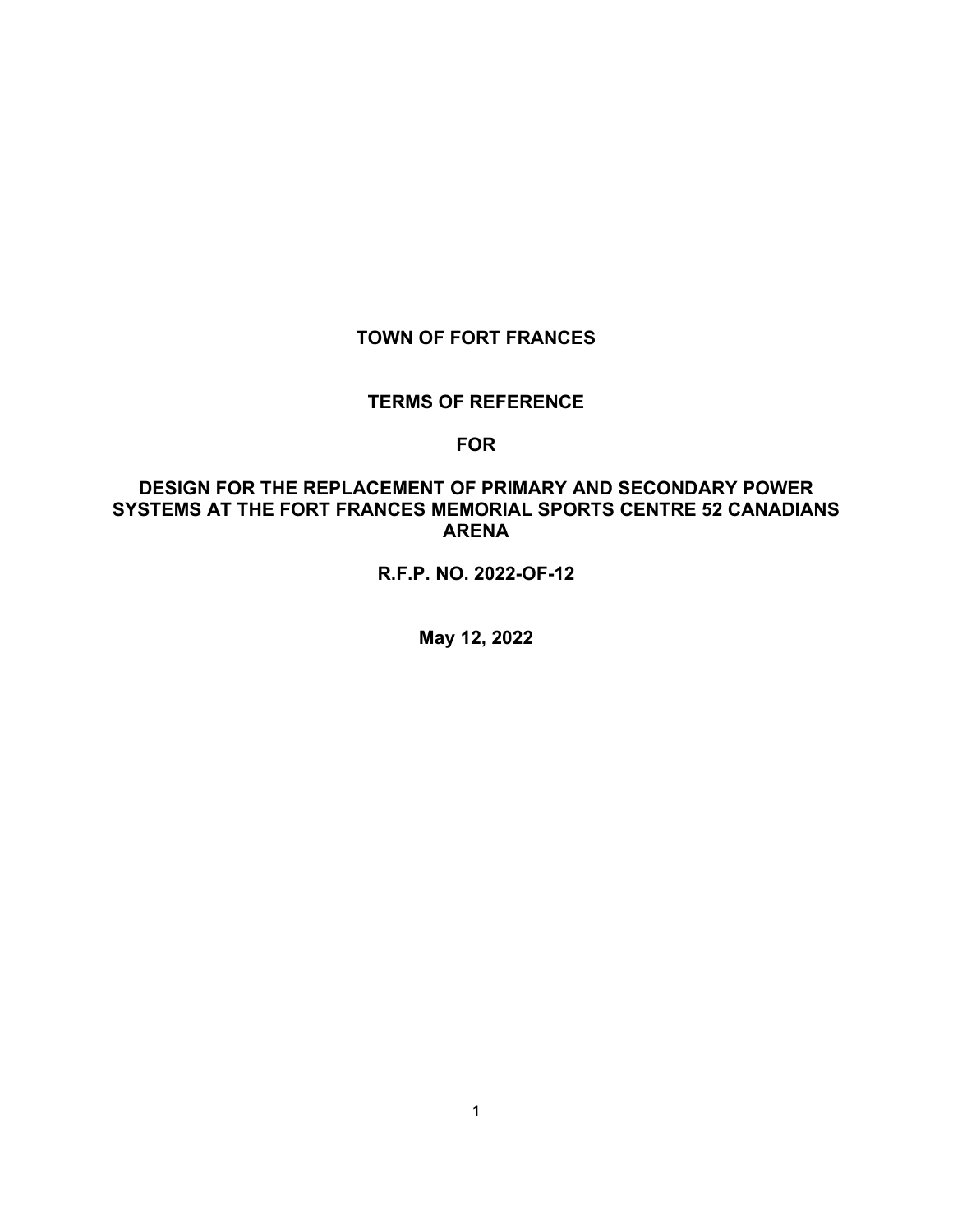# **TABLE OF CONTENTS**

| SECTION 1        | <b>REQUEST FOR PROPOSAL</b>                 |          |
|------------------|---------------------------------------------|----------|
| SECTION 2        | <b>GENERAL INFORMATION AND INSTRUCTIONS</b> | 4 - 8    |
| SECTION 3        | <b>PROJECT DESCRIPTION</b>                  | $9 - 11$ |
| <b>SECTION 4</b> | <b>PROPOSAL REQUIREMENTS</b>                | 12 - 14  |
|                  |                                             |          |

APPENDIX "A" STATUTORY DECLARATION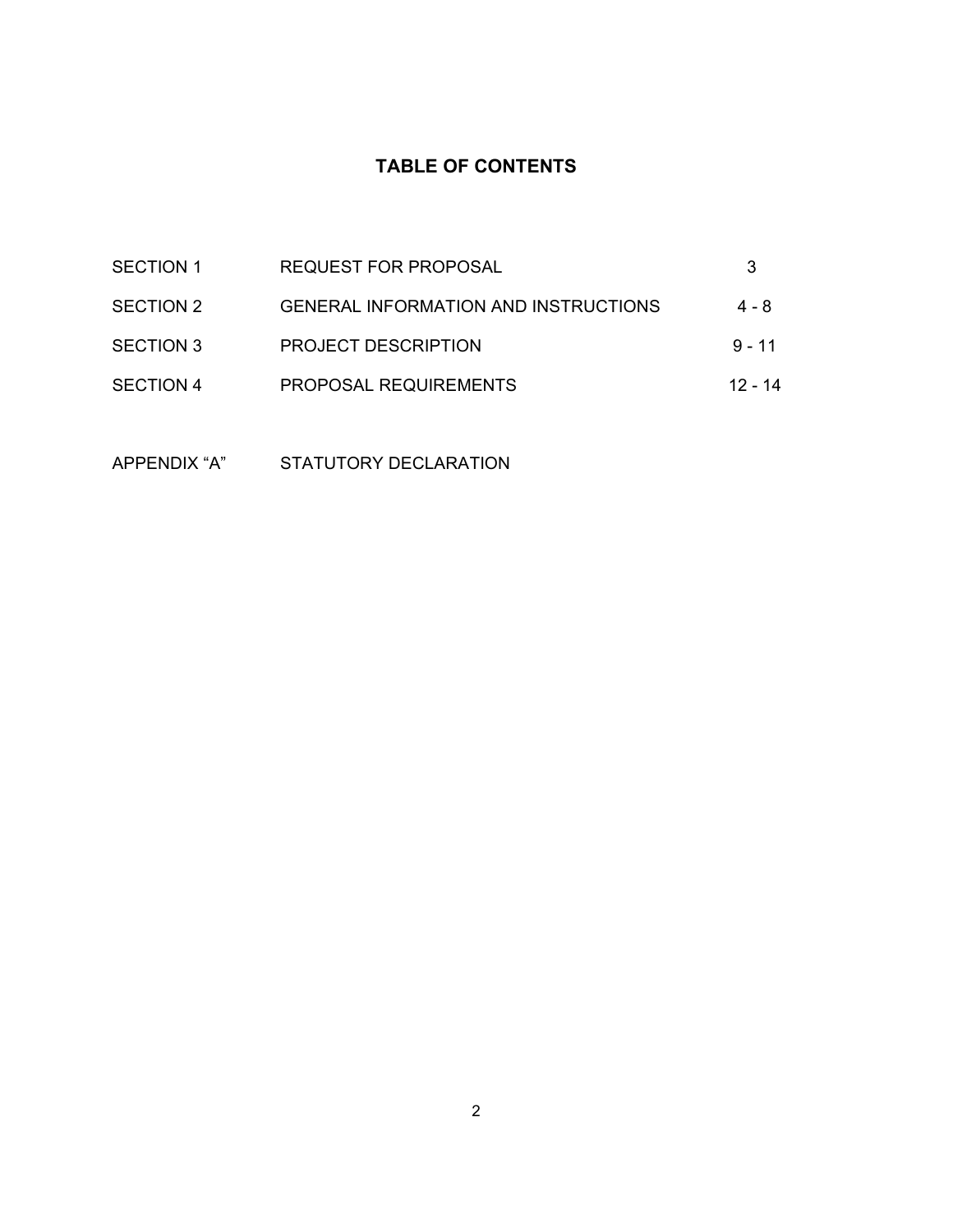#### **TOWN OF FORT FRANCES REQUEST FOR PROPOSAL**

#### **FOR**

# **DESIGN FOR THE REPLACEMENT OF PRIMARY AND SECONDARY POWER SYSTEMS AT THE FORT FRANCES MEMORIAL SPORTS CENTRE 52 CANADIANS ARENA**

#### **R.F.P. NO. 2022-OF-12**

The Town of Fort Frances wishes to obtain proposals from a reputable Engineering firm for primary and secondary electrical engineering services for the future replacement of the primary and secondary electrical systems as required in the 52 Canadians Arena portion of the Memorial Sports Centre. Sealed proposals, in triplicate and clearly marked shall be submitted to:

#### **Faisal Anwar, Administrator Town of Fort Frances 320 Portage Avenue Fort Frances, Ontario P9A 3P9**

and must be received no later than:

#### **TUESDAY, June 7, 2022 AT 2:00 P.M. (CST)**

after which time such Tenders will be opened and read aloud in the Committee Room, Fort Frances Civic Centre, 320 Portage Avenue, Fort Frances, Ontario.

Questions regarding this proposal must be directed to Travis Rob, Manager of Operations and Facilities, at telephone (807) 274-9893 facsimile (807) 274-7360 email trob@fortfrances.ca.

The lowest or any proposal will not necessarily be accepted. The Town reserves the right to reject any or all proposals, to waive irregularities and informalities therein, and to award the Contract in the best interest of the Town in its sole and unfettered discretion. The accepted proposal must be approved by Council.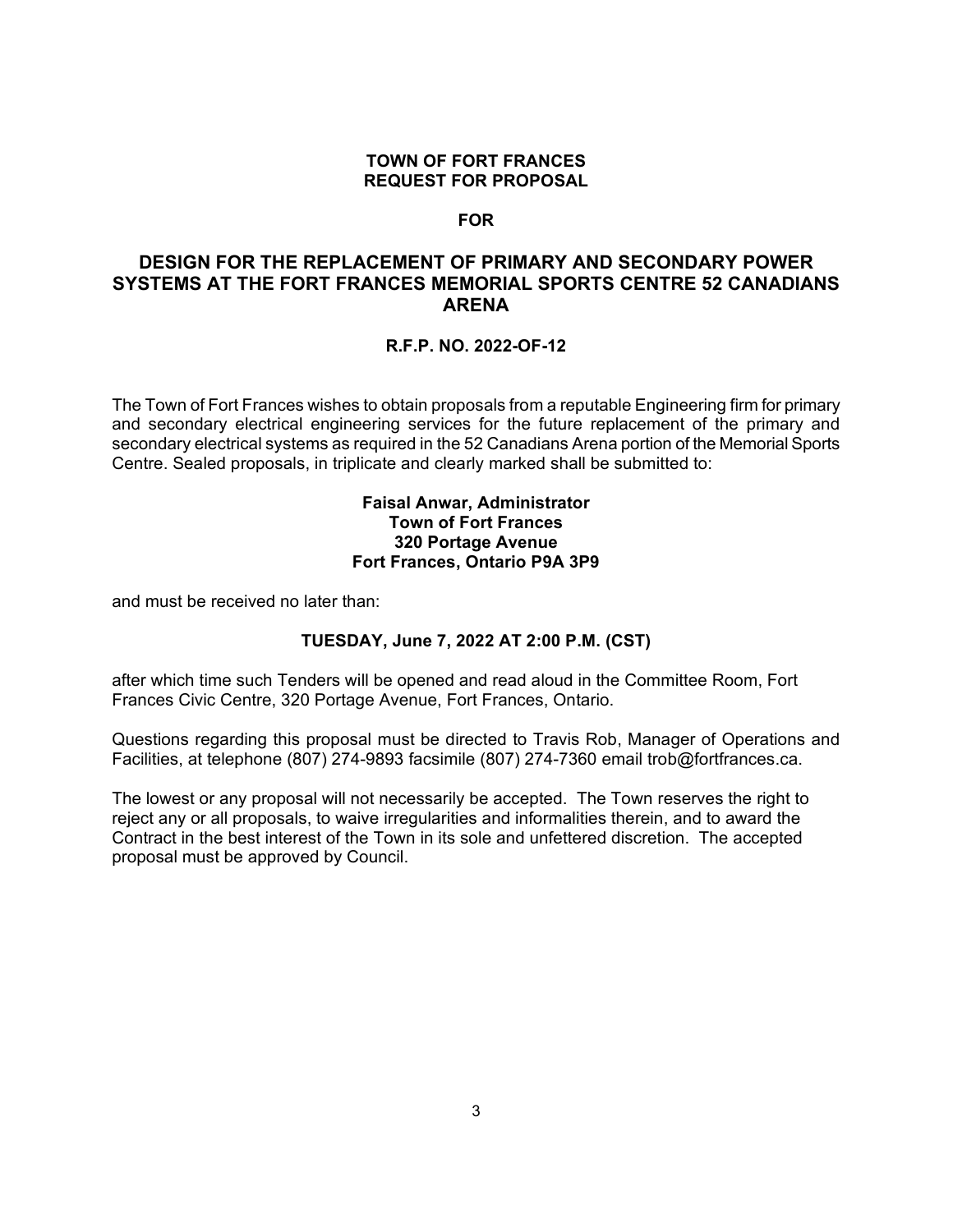### **GENERAL INFORMATION AND INSTRUCTIONS**

# **INDEX**

- 2.1 Intent of the Request for Proposals
- 2.2 Qualifications
- 2.3 Proposal Closing Date
- 2.4 Informal Proposals
- 2.5 Errors and Omission
- 2.6 List of Addenda
- 2.7 Tender Withdrawal and Award
- 2.8 Tax Management (HST)
- 2.9 Ontario Retail Sales Tax
- 2.10 Fax Transmittal
- 2.11 Municipal Freedom of Information and Protection of Privacy Act
- 2.12 Pages Numbered
- 2.13 Location of Fort Frances
- 2.14 Consultant's Insurance
- 2.15 Inquiries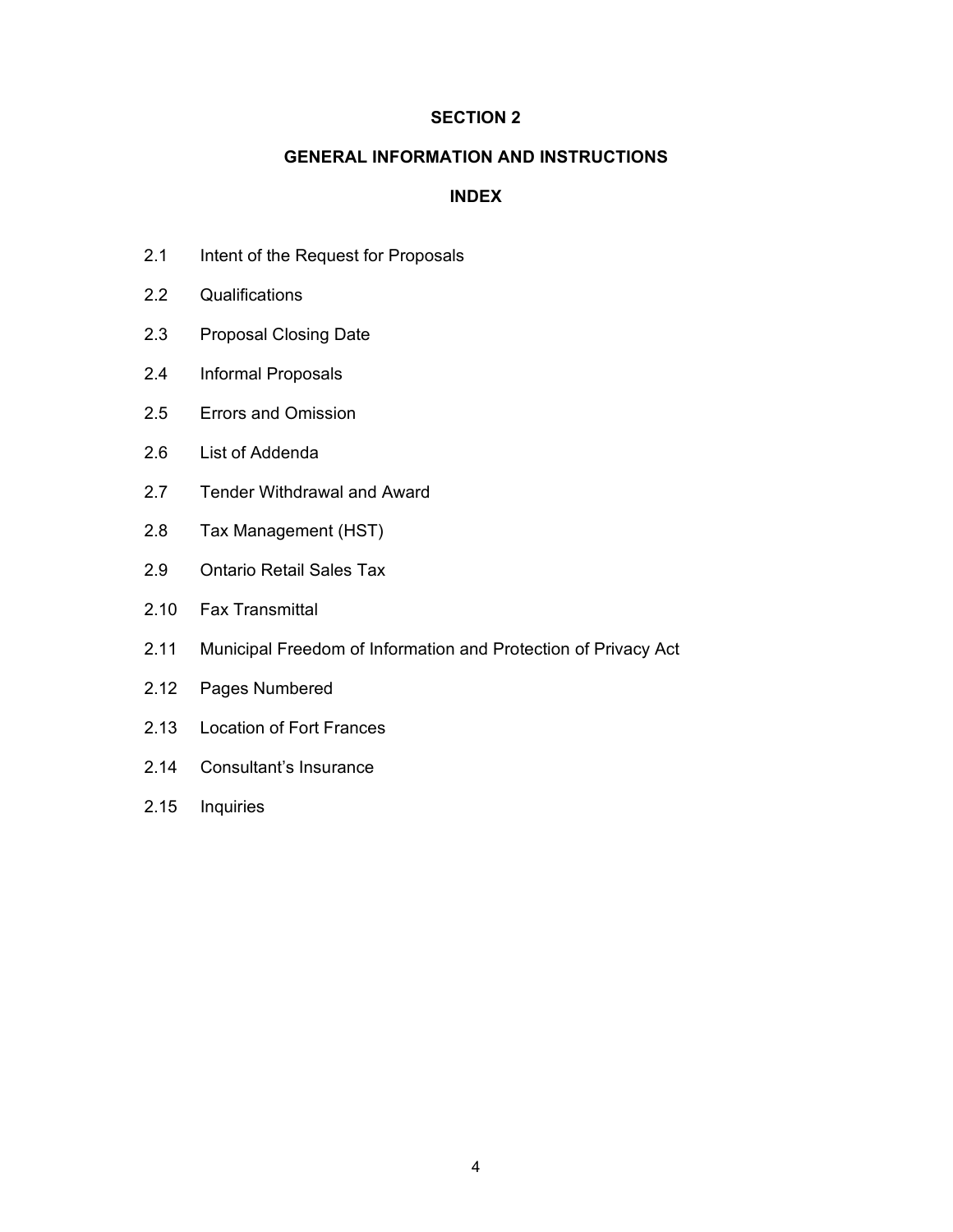## **GENERAL INFORMATION AND INSTRUCTIONS**

#### **2.1 INTENT OF THE REQUEST FOR PROPOSALS**

The purpose of the request for proposals is to retain a reputable firm to complete the investigation and detailed design for the flowing works:

Future replacement and upgrading of the primary and secondary power systems and related equipment for the power supply for the 52 Canadians Arena portion of the Memorial Sports Centre.

## **2.2 QUALIFICATIONS**

The lowest or any proposal will not necessarily be accepted. The Town reserves the right to reject any or all proposals, to waive irregularities and informalities therein, and to award the contract in the best interest of the Town in its sole and unfettered discretion. The accepted proposal must be approved by Council.

## **2.3 CLOSING DATE**

The Request for Proposals closes at 2:00p.m. Local Time (C.S.T.), Tuesday, **June 7, 2022** and will be publically opened immediately thereafter at the Committee Room, Civic Centre, Fort Frances, Ontario.

Three (3) copies of the proposal, fully completed, sealed and marked **"R.F.P. No. 2022-OF-12"** must be delivered by mail or otherwise, to the Administrator, not later than 2:00 p.m. (C.S.T) on the closing date.

# **2.4 INFORMAL PROPOSALS**

All proposals provided and all entries shall be in ink or typewritten. Proposals which are incomplete, conditional or obscure or which contain additions not called for, erasures, alterations or irregularities of any kind, or in which any of the prices are obviously unbalanced, may be rejected as informal.

The Town reserves the right to disqualify proposals not submitted in strict accordance with the terms and conditions of the Terms of Reference.

## **2.5 ERRORS AND OMISSION**

The Firm shall examine the Terms of Reference Documents as soon as possible. Any errors, omissions or conflicts discovered shall be reported to the Manager of Operations and Facilities immediately.

Verbal instruction and/or communications will not be accepted.

# **2.6 LIST OF ADDENDA**

During the request for proposals period, Firms may be advised by Addenda of required additions to, deletions from, or alterations in the Terms of Reference Documents. All such changes shall become an integral part of the Terms of Reference Documents and shall be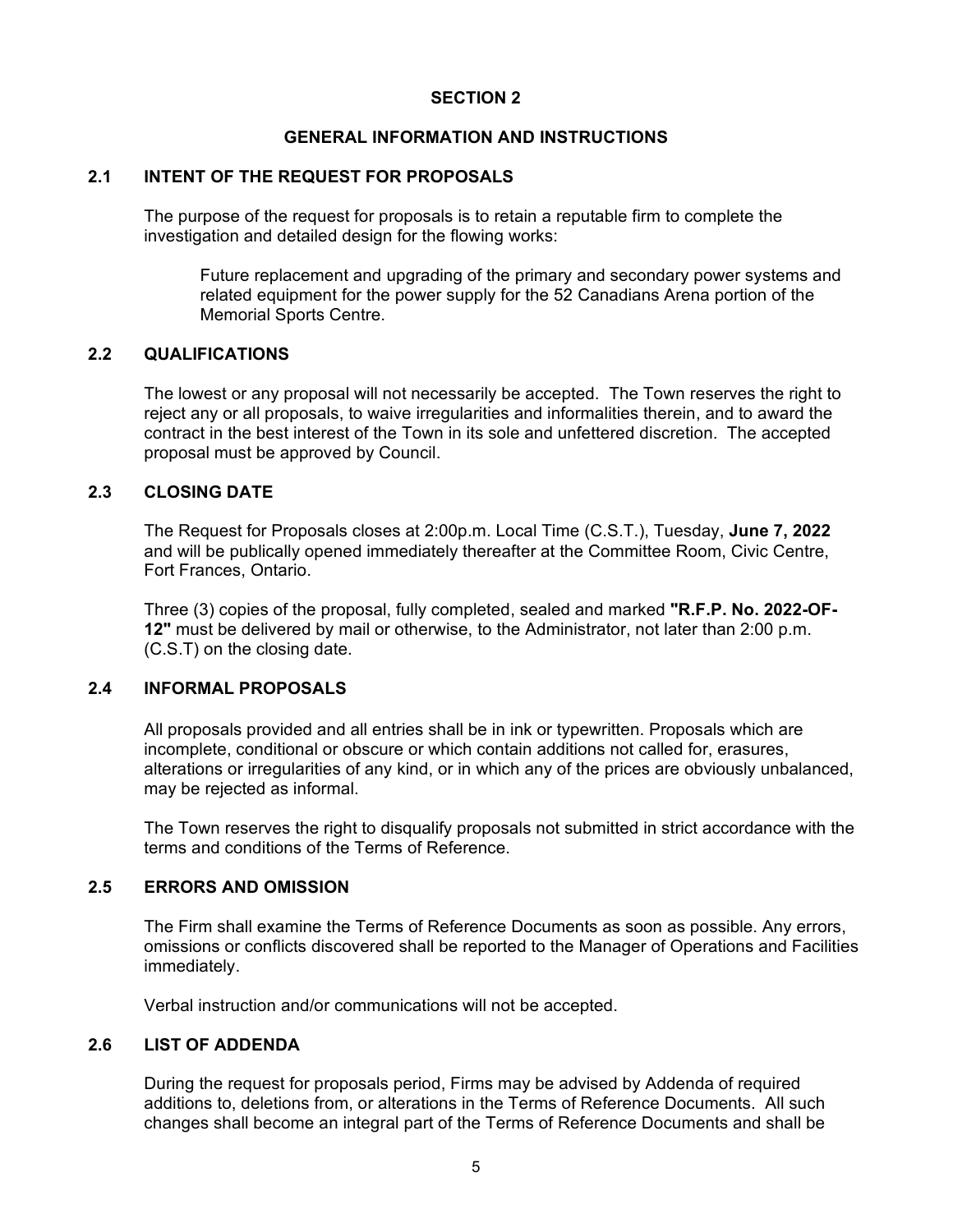allowed for in arriving at the Total Proposal Price. All Addenda received during the request for proposals period shall be acknowledged.

## **2.7 PROPOSAL WITHDRAWAL AND AWARD**

Proposals received by the Administrator prior to Closing may be withdrawn upon written application only. The last proposal received shall invalidate all previous proposals received from the same Firm. Withdrawal of proposals shall be by letter bearing an official company or corporation signature and seal only.

No contracts will be awarded until after the proposal has been approved by Council.

Council reserves the right to:

- i) reject any recommendation;
- ii) reject any or all proposals;
- iii) accept any proposal deemed to be in the best interest of the Town, or
- iv) disqualify proposals not submitted in strict accordance with requirements of the terms of reference documents.

Firms are informed that it is a condition of the Terms of Reference Documents that each proposal shall remain in force from the closing date of the request of proposal until forty-five (45) calendar days thereafter unless the Firm has been formally rejected.

## **2.8 TAX MANAGEMENT (HST)**

As it is the responsibility of the Firm to determine levy and collection of the Harmonized Sales Tax (HST), amounts bid shall show separately the HST amount, or alternatively cite the basis of exemption in lieu thereof.

# **2.9 ONTARIO RETAIL SALES TAX**

Where contracts are awarded to non-resident Ontario Firms, they are required to either:

- a) Provide a copy of a valid Retail Sales Tax Vendor Permit, or
- b) file with the Town a copy of the letter of compliance issued by the Ontario Retail Sales Tax Branch.

Failure to comply will result in 4% of each payment due to the Contract to be withheld for remittance to the Treasurer of Ontario.

#### **2.10 FAX TRANSMITTAL**

Proposals may be submitted by Fax transmittal (807-274-8479) subject to additional conditions:

- i) All terms and conditions outlined in the Terms of Reference apply, including duplicate fax transmittals
- ii) All original proposal documents and enclosures are received within forty-eight (48) hours of the closing date of the request for proposals, and
- iii) The Town assumes no responsibility whatsoever for proper receipt of such Fax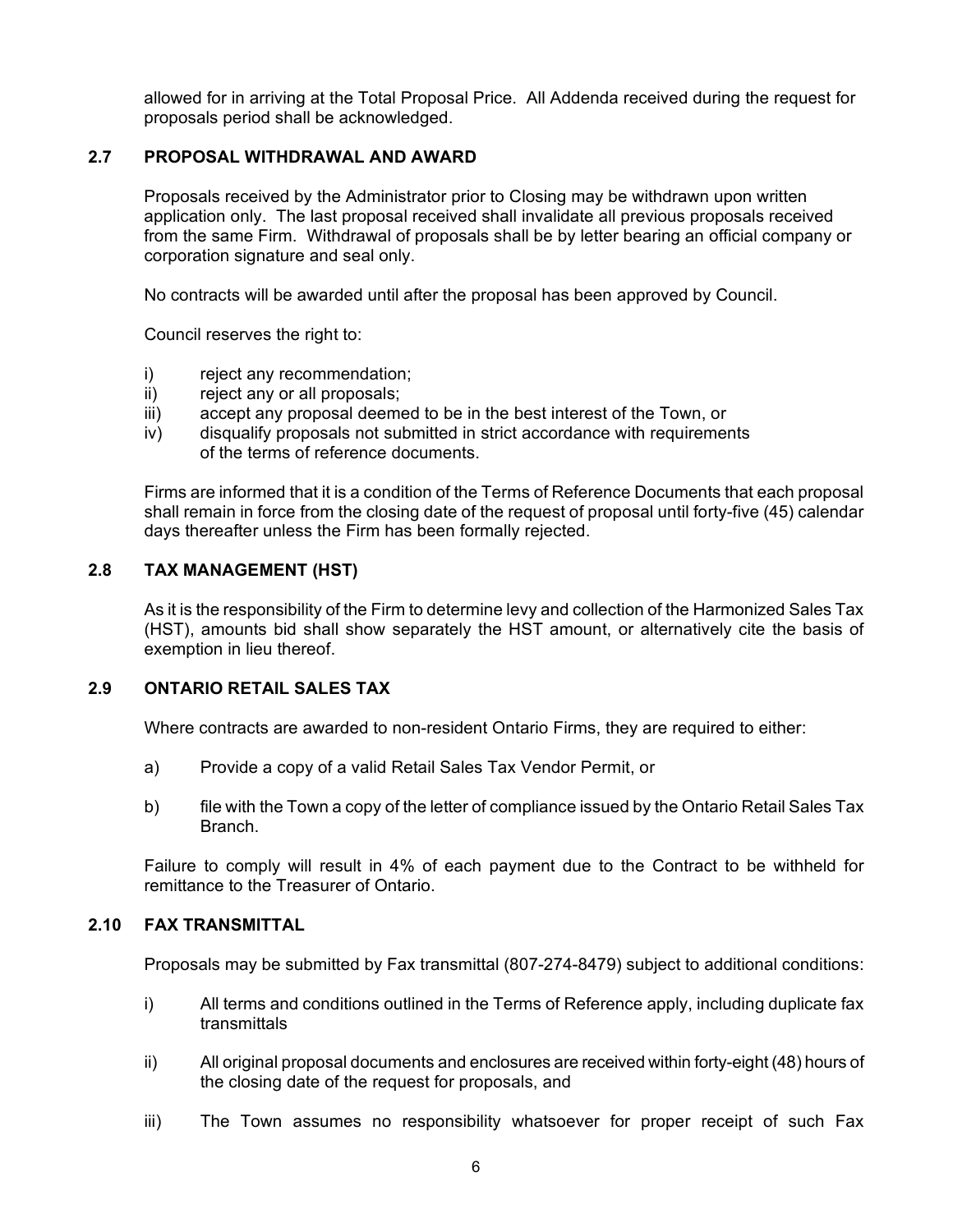**transmittals** 

## **2.11 MUNICIPAL FREEDOM OF INFORMATION PROTECTION OF PRIVACY ACT**

The Town is governed by the Municipal Freedom of Information and Protection of Privacy Act, therefore Firms must accept that proposal contents can be made public as a condition of the request for proposal process.

#### **2.12 PAGES NUMBERED**

All pages of the proposal document submitted must be numbered.

## **2.13 LOCATION OF FORT FRANCES**

The Town of Fort Frances is located in the District of Rainy River, approximately 350 kilometers west of Thunder Bay, Ontario and 425 kilometers East of Winnipeg, Manitoba. The Town is bounded to the north and the east by Couchiching First Nation and the unorganized Township of Miscampbell, to the west by the Township of Alberton, and to the south by the United States of America. Also please note that Fort Frances is in the Central Time Zone.

#### **2.14 FIRM'S INSURANCE**

The successful Firm shall take out and keep in force throughout the duration of the Contract, a comprehensive policy of Professional Liability in the amount of not less than \$2,000,000.00 inclusive per occurrence.

The Town of Fort Frances shall be named as an additional insured thereunder, a certified copy of the policy or certificate thereof shall be deposited upon signing of the Agreement or as the Town may direct.

# **2.15 INQUIRIES**

Questions regarding the Terms of Reference must be directed to:

Travis Rob, P.Eng Manager of Operations and Facilities Town of Fort Frances 320 Portage Avenue Fort Frances, Ontario P9A 3P9

 Telephone: 807-274-9893 ext 1316 Fax: 807-274-7360 Email: trob@fortfrances.ca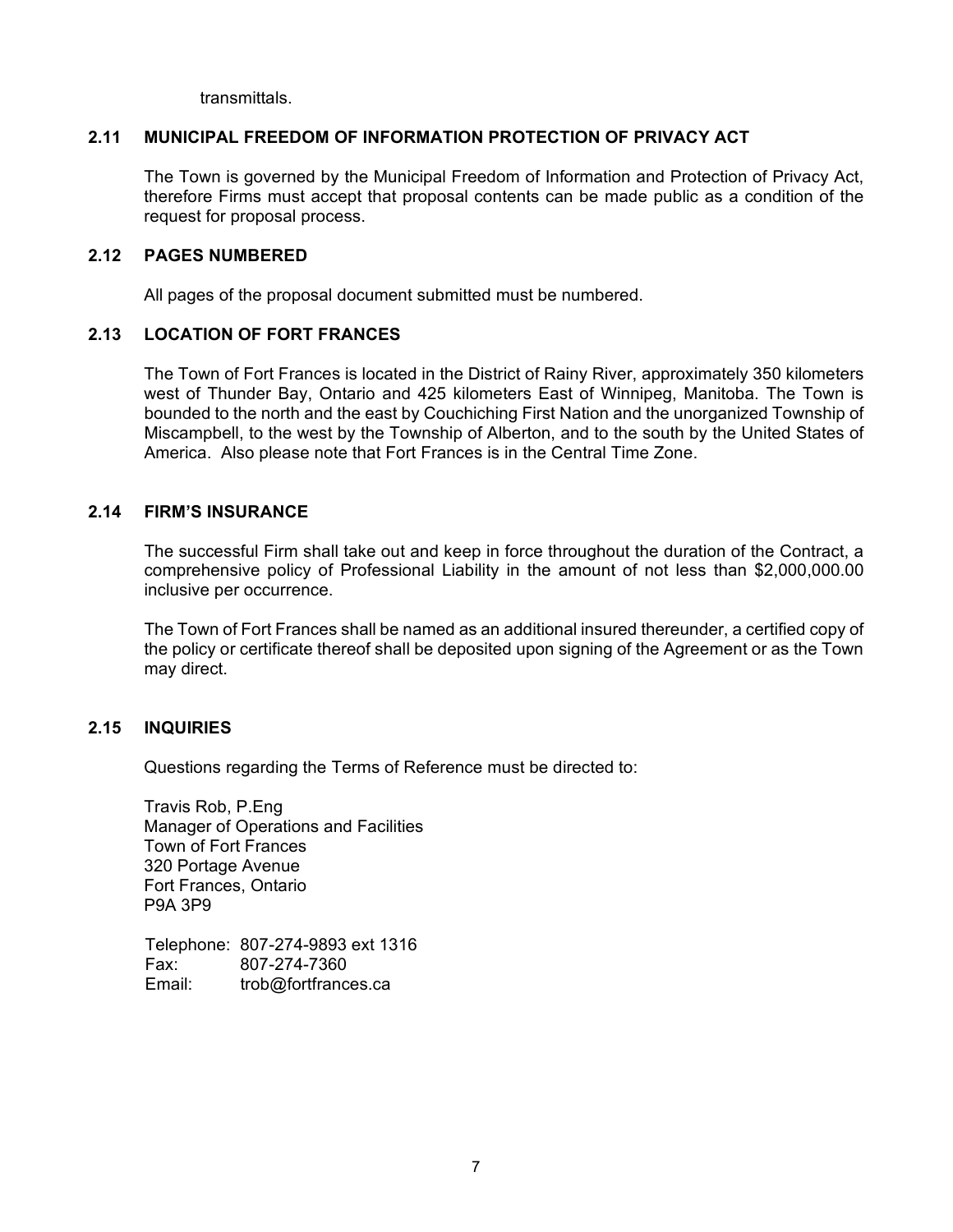# **PROJECT DESCRIPTION**

# **INDEX**

- 3.1 GENERAL INFORMATION ON THE DESIGN ACTIVITIES
- 3.2 SCOPE OF WORK
- 3.3 OTHER SPECIFICATIONS FOR THE DESIGN ACTIVITIES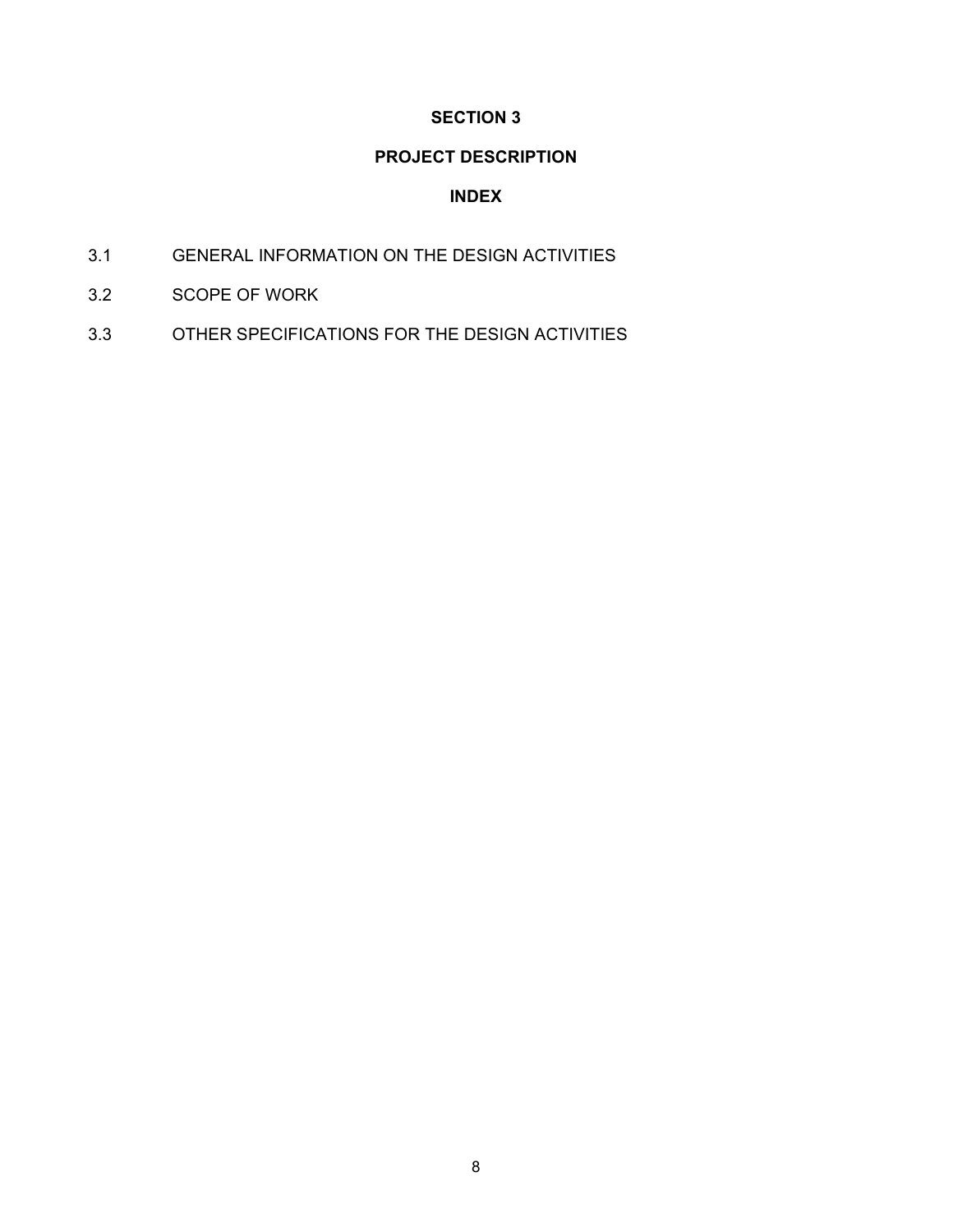## **PROJECT DESCRIPTION**

## **3.1 GENERAL INFORMATION ON THE DESIGN ACTIVITIES**

The successful firm will undertake a review of the existing primary and secondary power systems within the 52 Canadians Arena portion of the Memorial Sports Centre. The existing transformers are approaching the end of their useful life and the current arrangement will not meet current code or the Fort Frances Power Corporation Terms of Service. The scope of works shall include the review of existing power systems and determine the best method for the upgrade of the existing power system to three phase 347/600V power.

#### **3.2 SCOPE OF WORK**

The purpose of the request for proposals is to retain a reputable Firm to complete the design works for the replacement of the primary and secondary power system in the 52 Canadians portion of the Memorial Sports Center.

- 1. Review existing power systems including conductor, transformers, panels, disconnects, MCC's, Controllers to establish a condition.
- 2. Complete an inventory of power equipment and make recommendations on remedial works to transfer the equipment to the new power voltage.
- 3. Complete the design works including complete issue for tender design drawings and specifications ready to be issued for tender.

# **3.3 OTHER SPECIFICATIONS FOR THE ENGINEERING ACTIVITIES**

- 1. The Town is requiring that the successful firm complete the design works in as timely fashion as possible. The intent is to award the contract to the successful firm on June 27, 2022. Each firm shall include a proposed schedule with their proposal. The successful firm shall submit a formal schedule of work including important dates and milestones to the town, prior to commencing work.
- 2. The current power system consists of two transformers housed in a fault attached to the rear of the building the transformer information is listed below:
	- 1. FT46 300KVA Banked Wye 12470/7200 Primary, 120/208 secondary

2. FT47 – 150KVA Banked Delta - 12470/7200 Primary, 120/240 secondary Firms are to design the replacement of these two transformers with a new pad mount transformer. All design works for this replacement shall be included in the design drawings including but not limited to, location, traffic protection, pad design, conduit and conductor location and sizing, etc.

3. The successful firm shall complete the review and design works in accordance with applicable codes and the Fort Frances Power Corporation Terms of Service.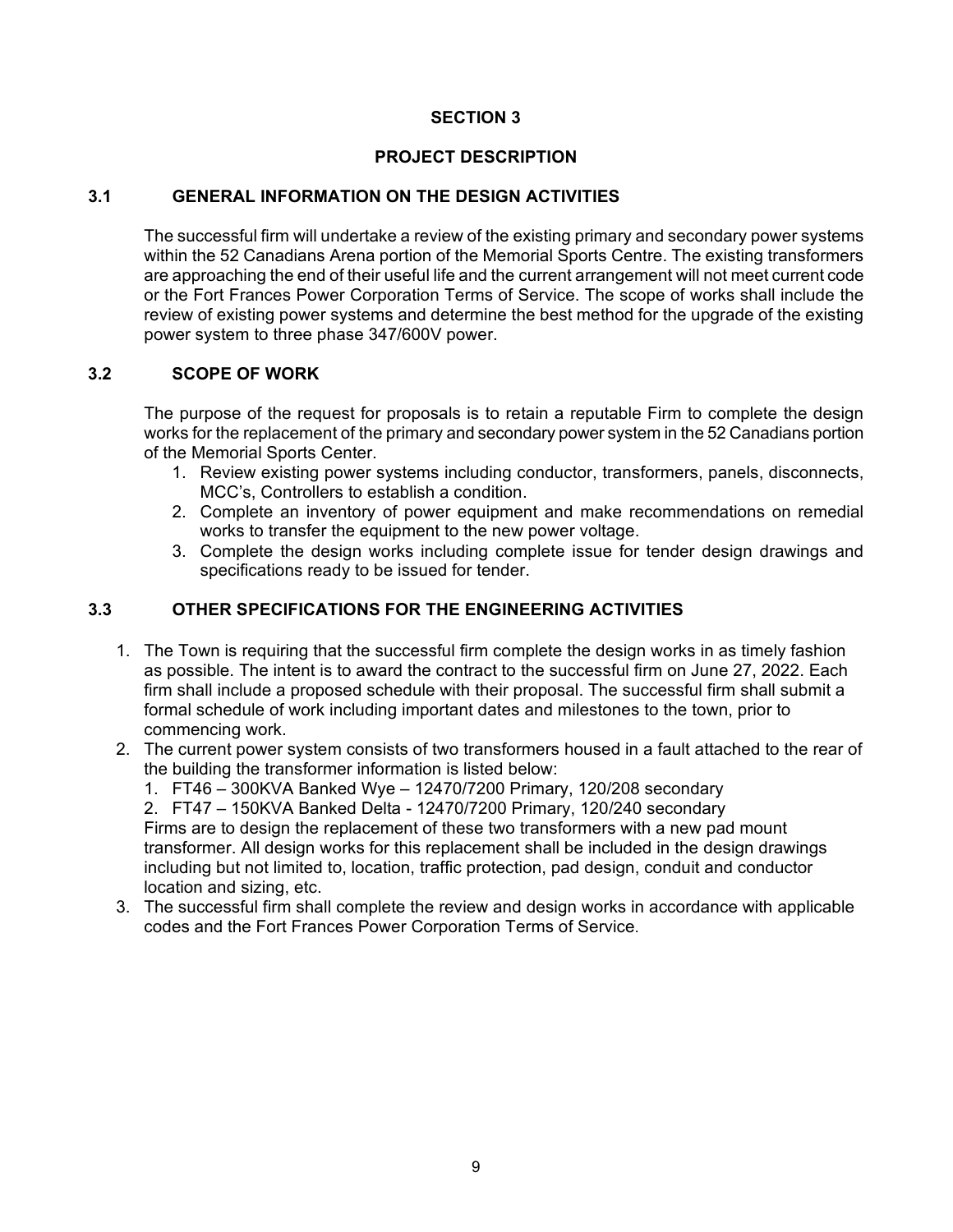# **PROPOSAL REQUIREMENTS**

# **INDEX**

- 4.1 PROPOSAL REQUIREMENTS SUBMITTED BY FIRM
- 4.2 PROPOSAL EVALUATION
- 4.3 OCCUPATIONAL HEALTH & SAFETY PLAN
- 4.4 CONTRACT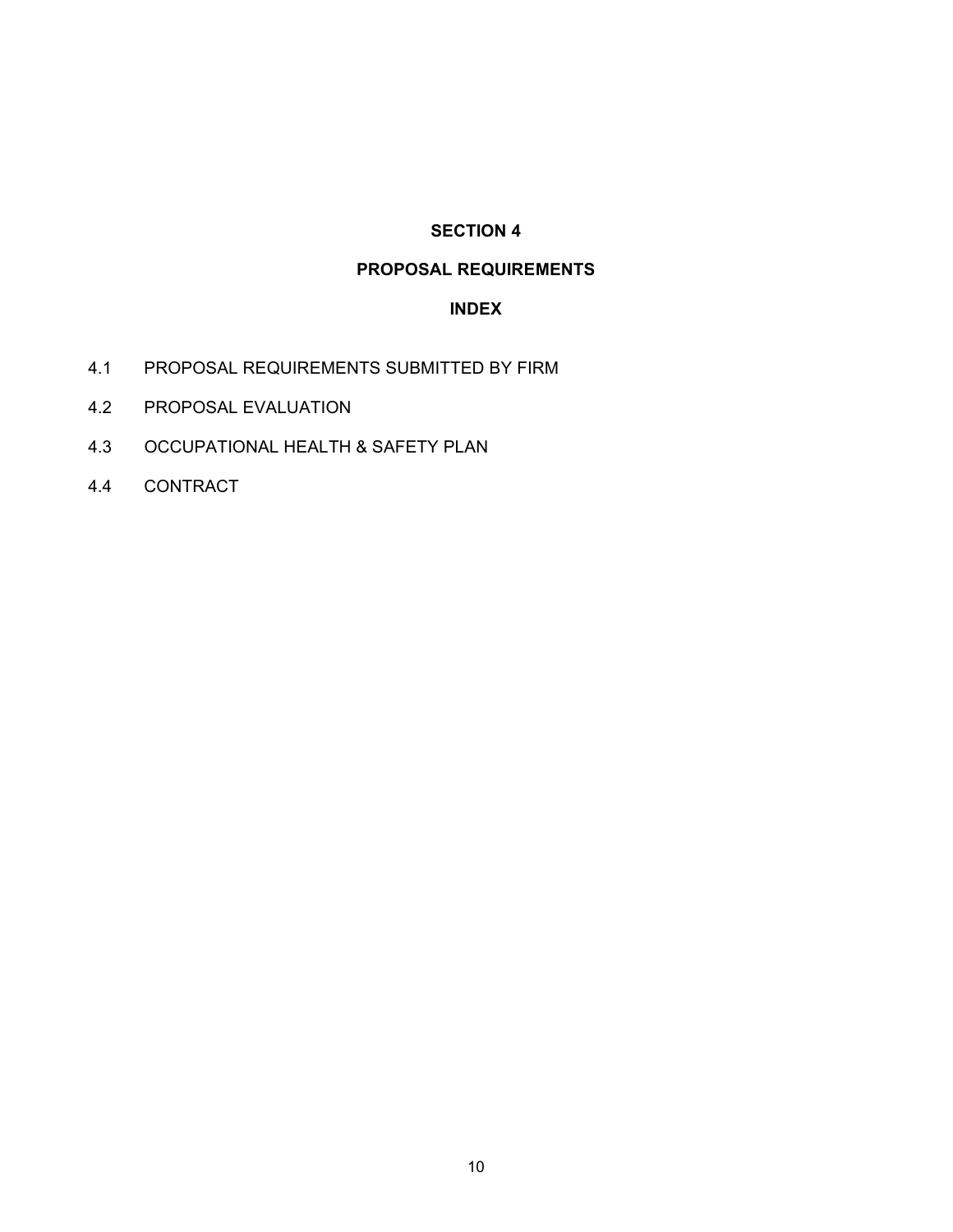## **PROPOSAL REQUIREMENTS**

#### **4.1 PROPOSAL REQUIREMENTS SUBMITTED BY FIRM**

The proposals prepared by the Firms will clearly indicate that the design works will be carried out in accordance with the **Terms of Reference 2022-OF-12.** The Firm's proposal must contain at least, but is not necessarily limited to the following:

- 1) A work chart or work schedule showing the timing of the major tasks and milestones
- 2) The Firm shall describe their previous work of this type, highlighting their experience and expertise with the specific requirements of this project. If the Firm intends to partner with others to complete certain components, the experience and expertise of those partner companies must also be described, citing previous relevant work.
- 3) The Firm shall identify the lead designer and other staff and list the responsibilities of each. Qualifications of the Firm's lead designer and key personnel should be outlined. Any substitution of staff during the course of the design works will not be permitted without approval of the Manager of Operations and Facilities.
- 4) Maximum total cost of the project broken down by deliverable, where major tasks or milestones, field inspection work, report writing, printing costs and other disbursements are listed separately.
- 5) Per diem rates for key personnel involved in the project and an estimate of the number of hours that project staff will spend on each specific task.
- 6) A listing of any special circumstances required to complete the design works.
- 7) Identify any possible gaps in the Terms of Reference and how these gaps will be taken into account in the design activities.
- 8) Submit a listing of previous projects of similar scale or type completed for Municipal or institutional clients.
- 9) Three (3) copies of the proposal will be submitted
- 10) All Documents will be in MS (Word & Excel) Office Format.

# **4.2 PROPOSAL EVALUATION**

The Town of Fort Frances will review the proposal submitted by each individual Engineering Firm during June 2022. A scoring system will be utilized on the following categories:

- 1) Quality of the proposal submitted ease of understanding, required components of the Design Activities, and work schedule.
- 2) Past Experience in completing similar design activities.
- 3) Key Personnel assigned to the project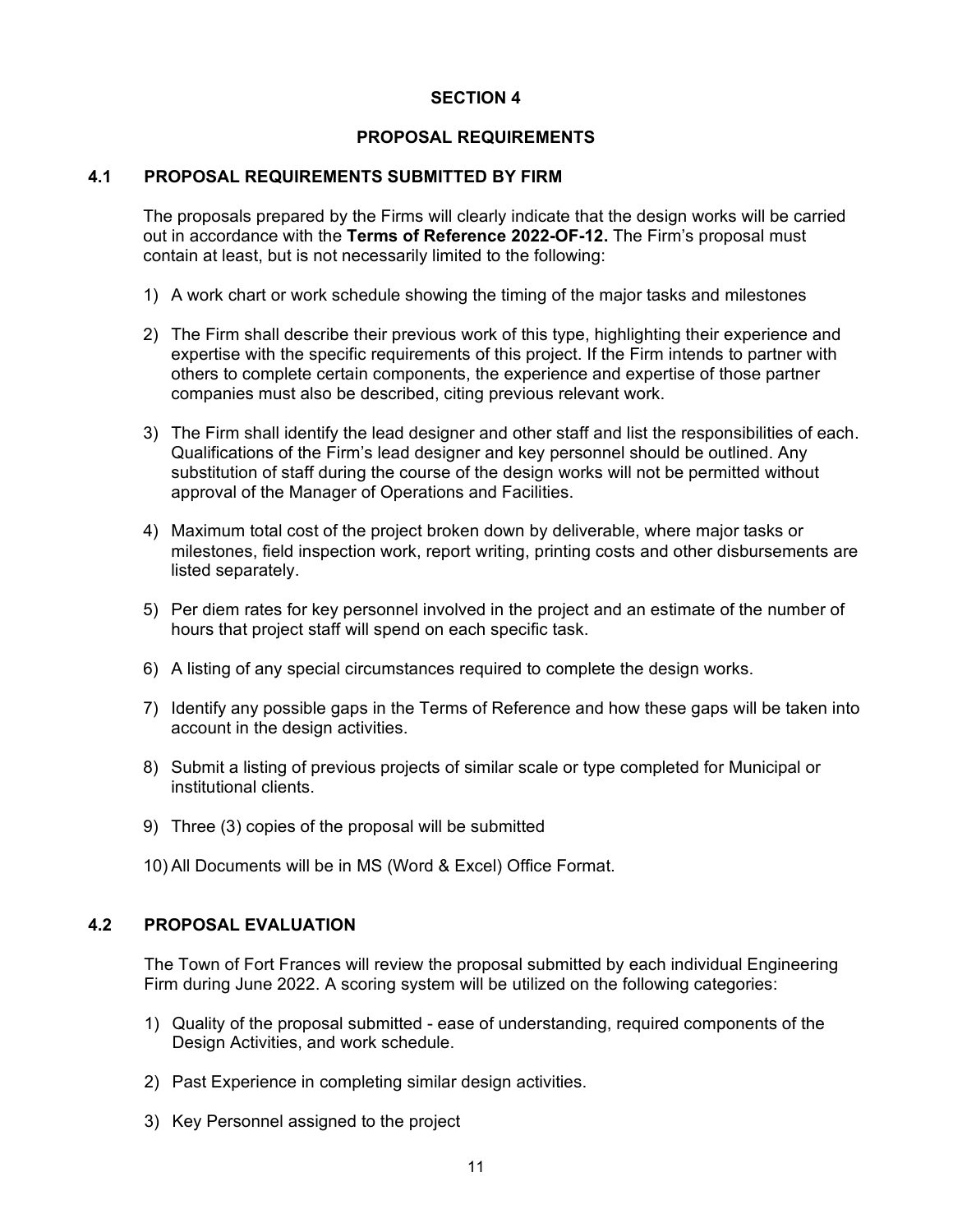- 4) Proposal value
- 5) Schedule

It should be clearly understood that the Town of Fort Frances has the right to assign weighting to each of the 5 above mentioned categories and if any proposal submitted fails to include any mandatory requirements as outlined in the Terms of Reference, the proposal is automatically disqualified.

# **4.3 OCCUPATIONAL HEALTH & SAFETY PLAN**

The proposed Occupational Health and Safety Plan shall outline the Firm's general approach to Occupational Health and Safety.

The successful Firm will be responsible for meeting all of the "employer" obligations under the Occupational Health and Safety Act (OHSA) and shall ensure that all work is carried out in accordance with the OHSA and all applicable regulations. This includes but is not limited to, the duties to: provide a safe workplace; provide information and educate the workers on workplace hazards; appoint a competent supervisor; prepare and provide a health and safety policy; implement a comprehensive health and safety program to support the policy; and take every reasonable precaution to protect the health and safety of workers.

Each Firm shall submit a statutory declaration with the proposal: Appendix "A".

# **4.4 CONTRACT**

The Firm shall include a draft contract of engagement with their proposal.

The Firm shall enter into an engineering contract with the Corporation of the Town of Fort Frances. The contract shall indicate that work to be undertaken shall be done to the satisfaction of the Municipality according to the request for proposal and for the amount agreed upon by the two parties. The contract shall also indicate that no additional money shall be paid to the Firm for any additional work for which prior authorization has not been given in writing. The contract shall contain, as a minimum, the Request for Proposal and the Proposal accepted.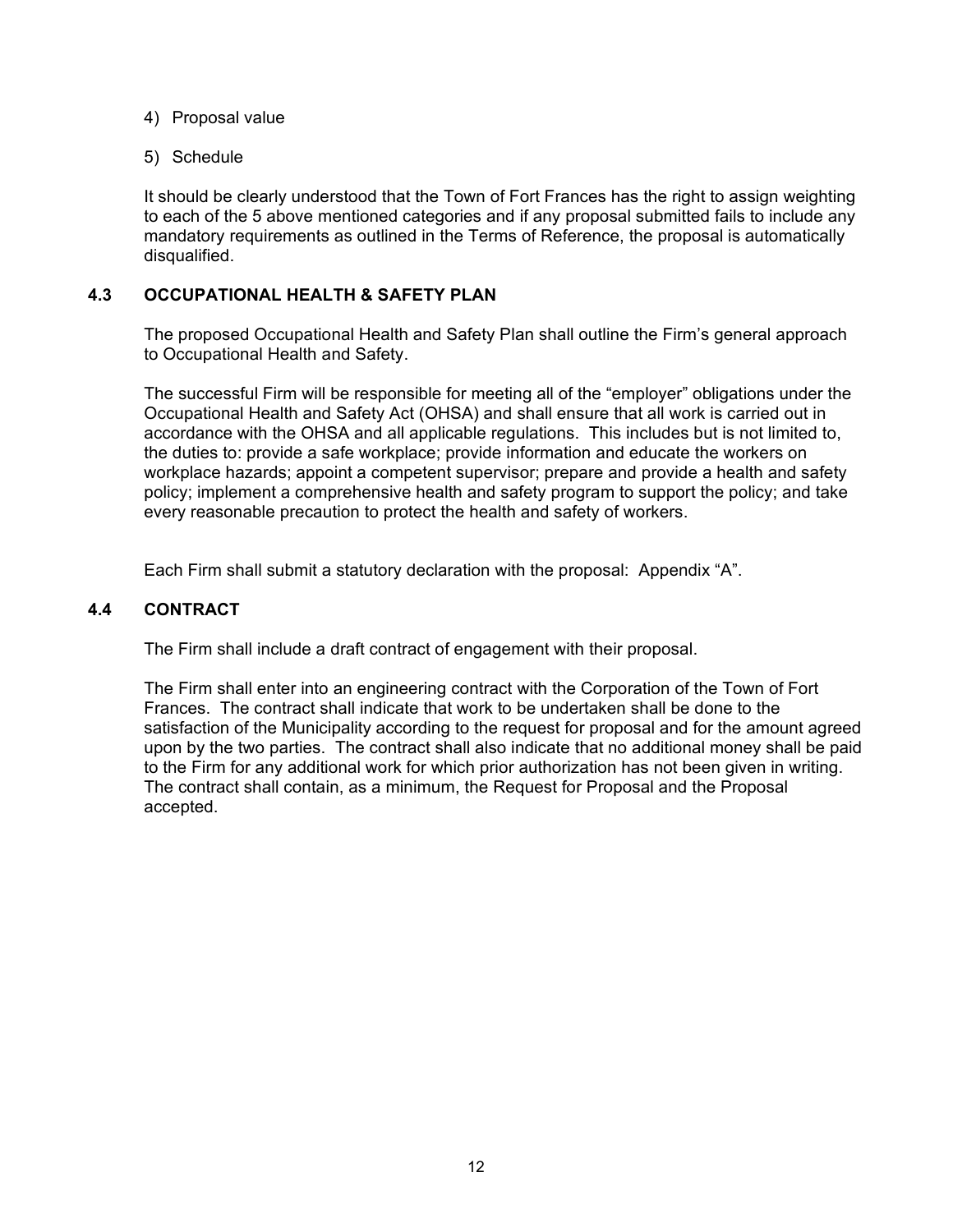# **APPENDIX "A"**

# **STATUTORY DECLARATION**